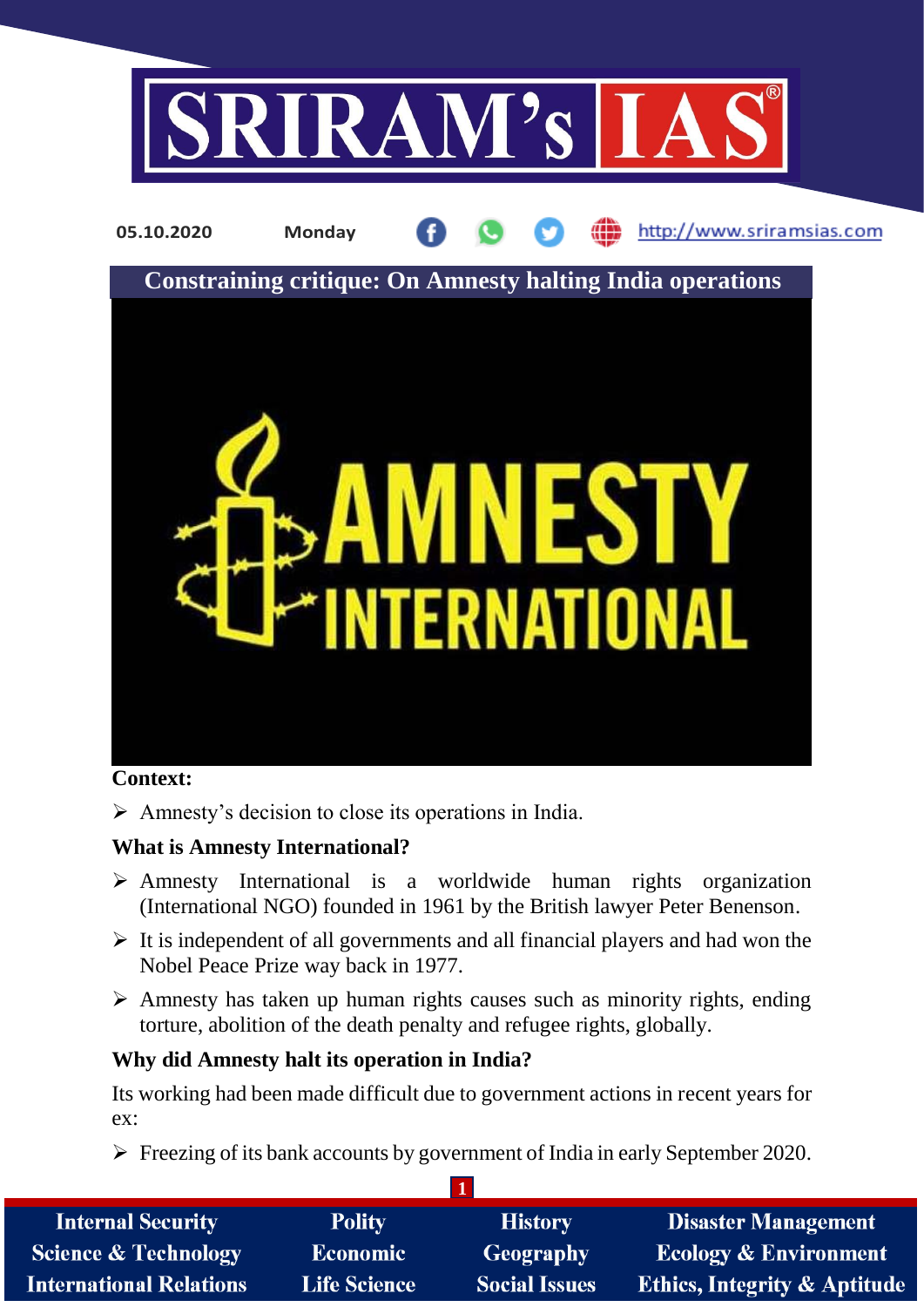

- http://www.sriramsias.com **05.10.2020 Monday**
- $\triangleright$  Constant harassment by government agencies including the Enforcement Directorate from past two years.
- $\triangleright$  Intrusive scrutiny from state agencies.
- $\triangleright$  Critical reporting of abrogation of Article 370 was viewed by Union Government as interference in Domestic Politics of India.
- $\triangleright$  As a result of all these constraints, the NGO decided to close its functioning in India.

## **What is the government's argument for taking action against NGO?**

- $\triangleright$  Amnesty International Foundation and its three subsidiaries Amnesty India Private Limited, Indians for Amnesty International Trust and Amnesty International South Asia Foundation — are not registered under the Foreign Contribution Regulation Act, 2010 (FCRA), a pre-requisite for civil society groups, associations and NGOs to receive foreign donations.
- $\triangleright$  It made use the "prior permission" route, which meant applying to the government each time it wanted to accept a foreign donation.
- $\triangleright$  Having failed to receive registration under the FCRA, the Amnesty had taken the "commercial route" and accepted funds through Foreign Direct Investment, which Ministry of Home affairs (MHA) said is a contravention of the Foreign Exchange Management Act (FEMA).
- MHA also stated that India does not allow interference in domestic political debates by entities funded by foreign donations, in a pointed reference to Amnesty's reports on alleged human rights violations in Jammu & Kashmir.
- $\triangleright$  Not an Isolated Case: The action against AI including freezing their funds is part of the government's scrutiny of more than 20 international NGOs including Greenpeace, Compassion International, and Ford Foundation, over the past few years.
- $\triangleright$  The enquiry into Amnesty International had been undertaken by both the UPA and the NDA regimes over the past decade. The UPA government had blocked over ₹5 crore foreign funds to Amnesty between 2010 and 2013 after receiving allegedly adverse intelligence reports.

| <b>Internal Security</b>        | <b>Polity</b>       | <b>History</b>       | <b>Disaster Management</b>              |  |  |  |
|---------------------------------|---------------------|----------------------|-----------------------------------------|--|--|--|
| <b>Science &amp; Technology</b> | <b>Economic</b>     | <b>Geography</b>     | <b>Ecology &amp; Environment</b>        |  |  |  |
| <b>International Relations</b>  | <b>Life Science</b> | <b>Social Issues</b> | <b>Ethics, Integrity &amp; Aptitude</b> |  |  |  |